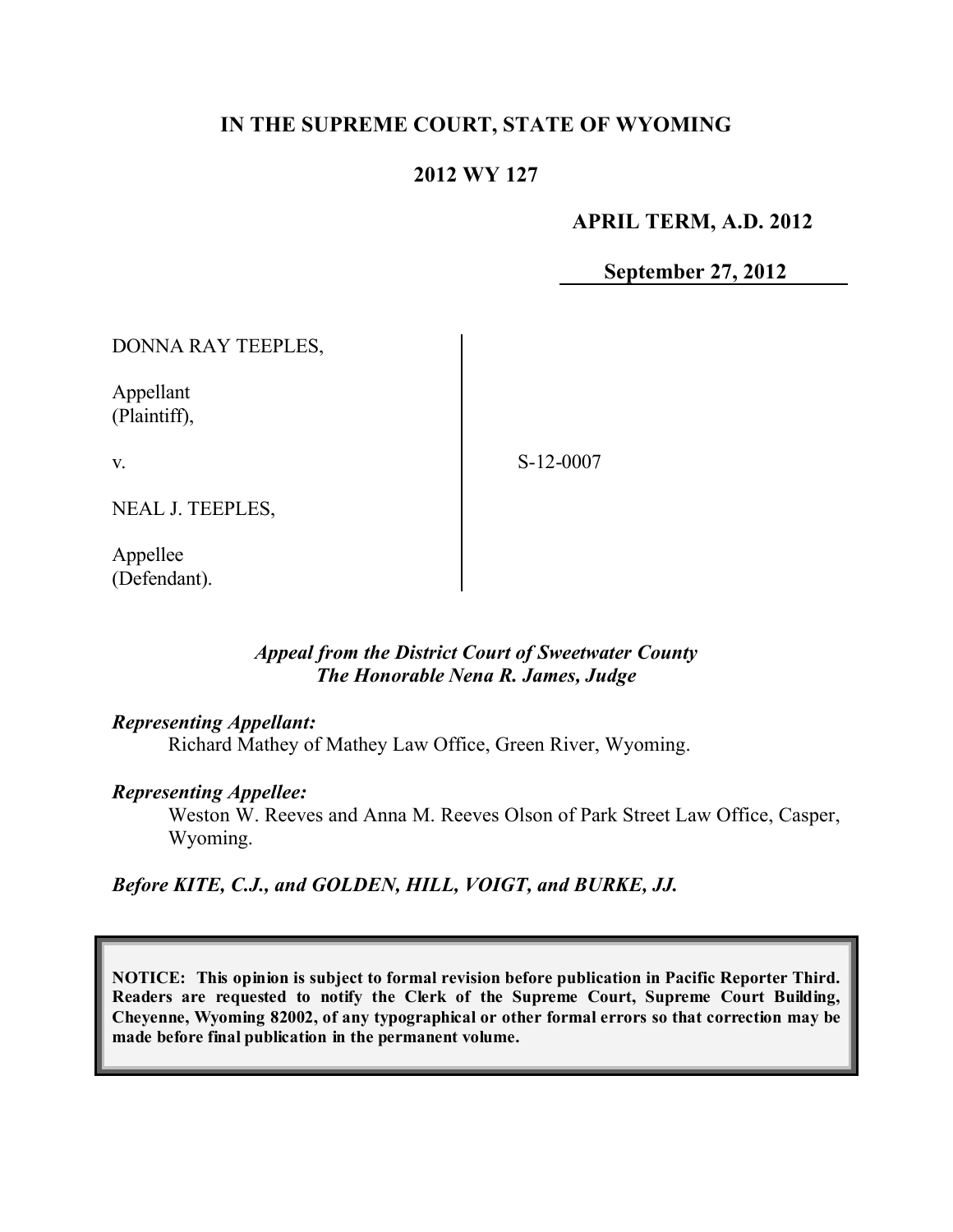## **VOIGT, Justice.**

[¶1] Donna Ray Teeples, the appellant, was to receive a cash payment from her ex-husband, Neal J. Teeples, the appellee, as a result of the division of their marital assets pursuant to a divorce. The appellant claims that the payment, made with the funds of an S corporation owned jointly prior to the divorce, impermissibly increased her tax liability and was made with funds that were rightfully owed to her as a prior shareholder in the company. We affirm the district court's decision to the contrary.

#### **ISSUE**

[¶2] Did the payment received by the appellant satisfy the terms of the Property Settlement Agreement pursuant to the parties' divorce?

### **FACTS**

[¶3] The appellant married the appellee in 1979. The appellant filed for divorce on November 26, 2007. After mediation, the parties signed a Property Settlement Agreement on October 2, 2008. Prior to the division of assets, the parties owned five companies jointly. Pursuant to the agreement, the appellant received Great Basin Industries and the appellee received Industrial Services, Inc. (ISI), Power Source Services, Inc., Sweetwater Holding, and RTR, Inc. Because the value of the property received by the appellee exceeded that received by the appellant, the agreement required the appellee to make a cash payment of \$1,100,000 to the appellant on October 3, 2008, and three additional annual payments of \$800,000 on the anniversary of the first payment, for a total of \$3,500,000. The agreement also provided that "[e]ach party shall be responsible for and each party shall pay the tax due on their separate income tax returns for 2008 and all subsequent years."

[¶4] In September 2008, the appellant requested a partial advance on her first payment. This request was made before the Property Settlement Agreement had been signed, but after the terms of the division of assets had been agreed upon in a signed document later attached to the agreement. The appellee agreed to this request, but because he was out of town, he directed the appellant, who still had the power to sign ISI checks, to sign a check issued to herself in the amount of \$300,000 on September 24, 2008. The appellee wrote a check to the appellant from ISI for the remaining \$800,000 of the first payment on October 3, 2008.

[ $\llbracket 5 \rrbracket$  In early 2009, the appellant received a Schedule K-1<sup>1</sup> related to her previous status as a shareholder in ISI, an S corporation. That form indicated \$1,659,058 ordinary

l  $<sup>1</sup>$  The function of a Schedule K-1 is to reflect a shareholder's share of the corporation's income.</sup> *Shareholder's Instructions for Schedule K-1 (Form 1120S)*, http//www.irs.gov/pub/rs-pdf/1120ssk.pdf (last visited September 24, 2012).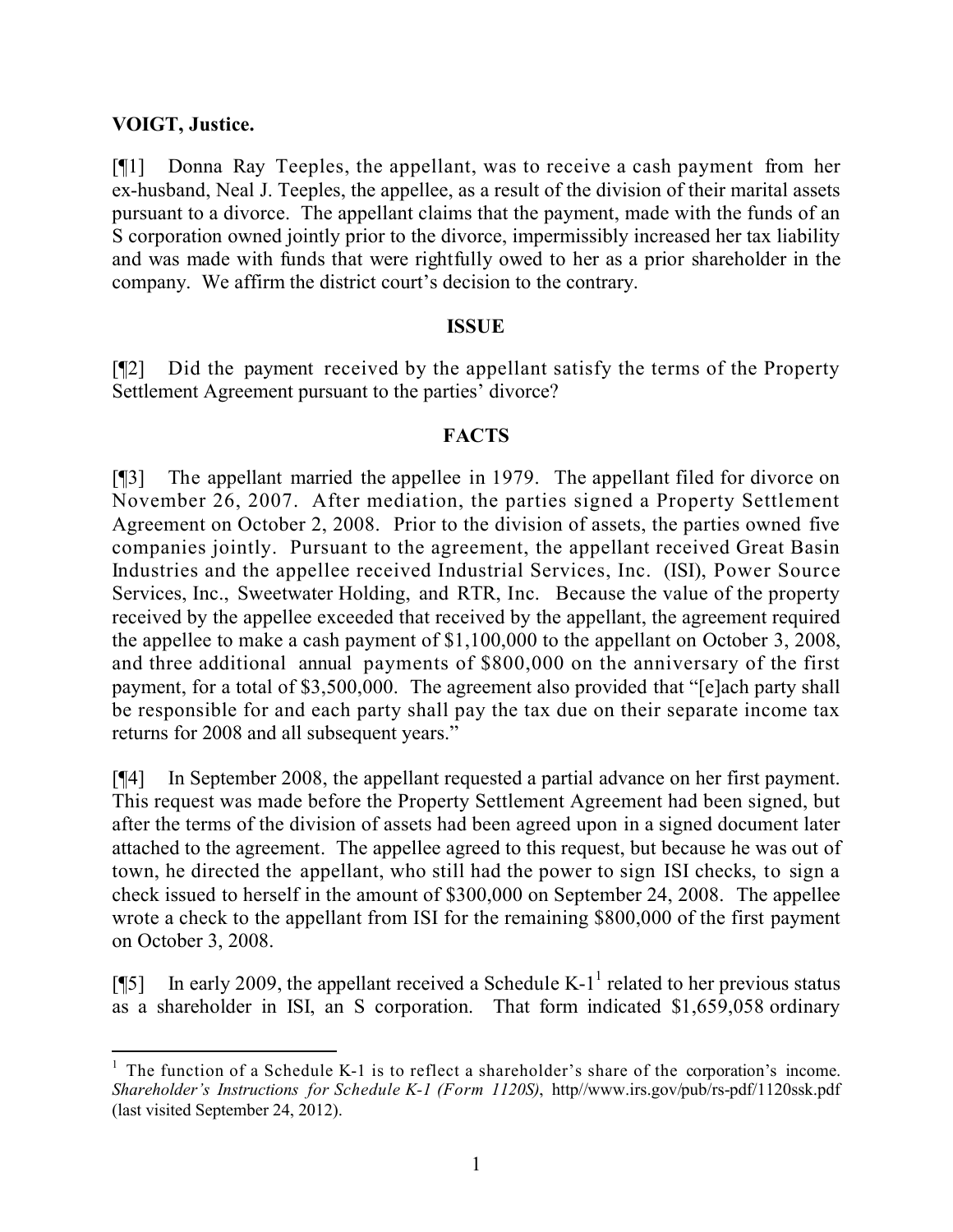business income due to the appellant's 37.7049% ownership share of ISI for 2008. The Schedule K-1 also included, as "Items affecting shareholder basis,"  $$1,183,221^2$  of property distributions. The appellant also received a Schedule K-1 as a Great Basin Enterprises shareholder. This form showed ordinary business income of \$131,232, representing a 62.2951% ownership share. Finally, the appellant was issued a Schedule K-1 for Sweetwater Holdings, Inc., indicating \$203,944 income and a 37.7049% ownership share.<sup>3</sup> The appellant, however, did not include the income as listed on her Schedule K-1s on her initial income tax return because her accountant was unsure if the appellant had received the \$1,183,221 distribution from ISI as indicated on her Schedule K-1. Instead, the appellant included \$210,662 (less deductions) related solely to her Great Basin ownership, reflecting a 100% ownership interest in that company. The appellant attached the following statement to her income tax return: "Taxpayer is reporting items from schedules K-1 differently than reported on the K-1s." Instead, the statement indicates that the return will reflect a 100% ownership interest in Great Basin, a 0% ownership interest in ISI, and a 0% ownership interest in Sweetwater Holdings, Inc., despite the information contained in the Schedule K-1s. It was only after the appellant informed her accountant that she had in fact received cash and property distributions amounting to \$1,183,221 from ISI during 2008, that she amended the initial return to include the portion of income attributed to her ownership prior to the division of assets on October 3, 2008, as provided in the Schedule K-1s. This resulted in an additional \$615,939 tax liability to the appellant.

[¶6] In 2008, ISI switched from the cash method of accounting to the accrual method. The appellee's accountant testified that he told the parties that this change was necessary to stay in line with IRS accounting requirements. This change resulted in an increase of income to the company, and, thereby, to its shareholders for tax year 2008.

[¶7] The appellant filed in the divorce action a Second Amended Petition for Order to Show Cause alleging as follows:

> Respondent has failed to make the initial cash payment of \$1,100,000 due October 3, 2008. Respondent instead issued checks totaling \$1,100,000 to Petitioner but which in fact were Petitioner's share of the income of Industrial Services, Inc., and Sweetwater Holdings, Inc., and upon which Petitioner must pay U.S. income taxes of more than \$600,000.

 $\overline{a}$ 

<sup>&</sup>lt;sup>2</sup> The \$83,221, in addition to the \$1,100,000 payment that is at issue, represents equipment received from ISI as part of the Property Settlement Agreement. This additional amount is not at issue.

<sup>&</sup>lt;sup>3</sup> The record does not include evidence of a Schedule K-1 issued to the appellant with regard to either RTR, Inc. or Power Source Services, Inc.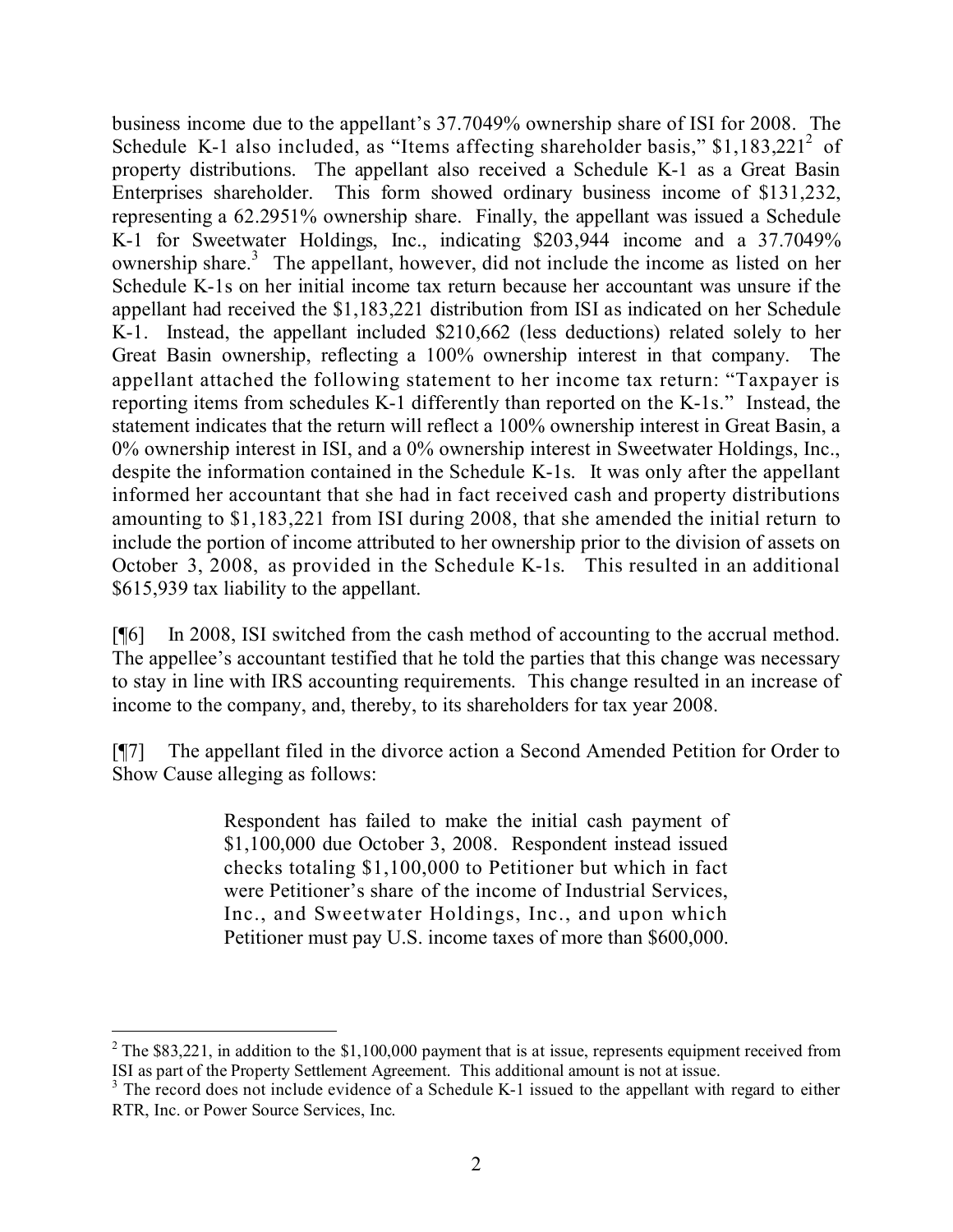The appellant's Memorandum in Support of Second Amended Petition for Order to Show Cause contends that "Mrs. Teeples should have received the \$1.1M cash payment from Mr. Teeples outright, free and clear of any tax liability."

[¶8] The district court issued a decision letter, stating that:

Respondent's payment of \$1.1 million out of the ISI account was not an income distribution from the corporation, nor did that payment cause Petitioner to incur an additional tax liability. Instead, that tax liability was a result of the allocation of income required for Subchapter S corporations and each party's ownership interest. . . .

There is no basis upon which to find Respondent in contempt or to otherwise modify or set aside the agreement. . . .

The appellant now appeals that decision.

# **STANDARD OF REVIEW**

[¶9] Although both parties suggest, correctly, that decisions in domestic relations contempt cases are afforded an abuse of discretion standard, we find that the pertinent issue in this case is whether as a matter of law the payment received by the appellant satisfied the terms of the Property Settlement Agreement. Questions of law are reviewed *de novo*. *KM Upstream, LLC v. Elkhorn Constr., Inc.*, 2012 WY 79, ¶ 44, 278 P.3d 711, 727 (Wyo. 2012).

# **DISCUSSION**

[¶10] On appeal, the appellant attempts to differentiate between a "distribution of shareholder income" and a "property settlement payment." The significance of this distinction, according to the appellant, is that the former is subject to taxation, whereas the latter is received tax free. Because the \$1,100,000 was drawn from her ISI capital account, the appellant argues that the payment was "nothing more than a partial payment of the income attributable to her for the year 2008" and therefore cannot be a property settlement payment.

[¶11] The appellant's argument represents a misperception of the taxation of S corporations. Shareholders in S corporations are taxed based on their pro rata share of the corporation's income. 26 U.S.C.A.  $\S$  1366(a)(1) (West 2011). If a corporation makes a distribution of property to a shareholder with respect to that shareholder's stock, the portion of the distribution which is a dividend must be included in the shareholder's income as well. 26 U.S.C.A. § 301(c)(1) (West 2011). The appellant suggests that the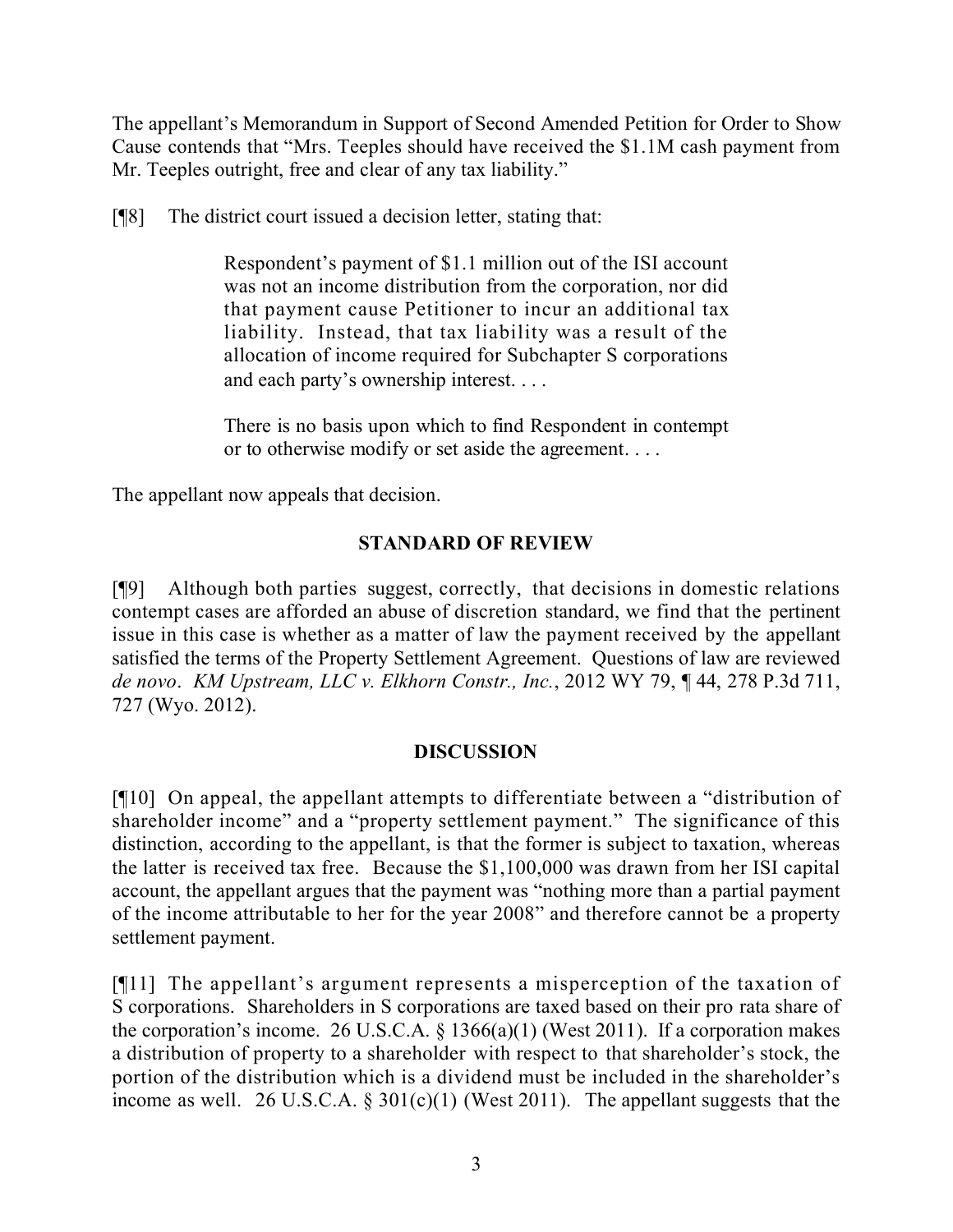\$1,100,000 she received was a taxable dividend which led to over \$600,000 in income tax liability. The payment received, however, did not constitute a dividend and did not result in additional tax liability to the appellant.

[¶12] When the appellant requested and received the advance on the money owed to her, the Property Settlement Agreement itself had not yet been signed by the parties. However, the terms of that agreement, including the division of ownership of the five S corporations and the payment of \$3,500,000, had been included in a signed document as of September 17, 2008, which document was to be incorporated into the Property Settlement Agreement. At that point, both parties began treating the assets to be divided, namely ISI and the other S corporations, as their own. On September 23, 2008, the appellant signed a contract as the president of Great Basin Enterprises to buy real estate to conduct the operations of that company.

[¶13] Although the parties began treating the companies as their own from the date that the terms of the division of assets were agreed upon, for tax and accounting purposes the assets were not considered divided until the parties signed the Property Settlement Agreement. The default rule to determine a shareholder's ownership percentage requires that the S corporation's income for the taxable year be divided evenly among all days in that year and then apportioned to the shareholders based on their ownership on a given day.<sup>4</sup> 26 U.S.C.A.  $\hat{\S}$  1377(a)(1) (West 2011). Here, the appellant was a 50% shareholder in all of the S corporations jointly owned with her ex-husband until the division of assets, at which point she owned 100% of the stock of Great Basin Enterprises and 0% of the other four S corporations, including ISI. As reflected in her Schedule K-1s, this resulted in 62.2951% ownership in Great Basin Enterprises and 37.7049% ownership in ISI and Sweetwater Holdings for tax year 2008. These numbers reflect the percent of the 2008 income of each S corporation that passed through to the appellant for income tax purposes. The IRS instructions are clear: "You are liable for tax on your share of the corporation's income, whether or not distributed." *Shareholder's Instructions for Schedule K-1 (Form 1120S)*, *supra* note 1. Furthermore, the Property Settlement Agreement signed by both parties indicates that they will each pay their own portion of their 2008 income tax.

[¶14] The appellant does not suggest that the K-1s are incorrect. What the appellant does suggest is that the two payments of \$300,000 and \$800,000 constituted a dividend and increased impermissibly her income tax liability. This contention is not borne out by the appellant's Schedule K-1. The amount of money or other property distributed to a shareholder in an S corporation will first reduce the shareholder's basis in his stock.

 $\overline{a}$ <sup>4</sup> When one shareholder's interest is terminated, shareholders may elect to split a taxable year in two, with the first one ending on the date of the termination, so that the shareholder whose interest is terminated will only be subject to tax on income earned during the time that he or she actually held stock in the company. 26 U.S.C.A. § 1377(a)(2) (West 2011). No such election was made in this case.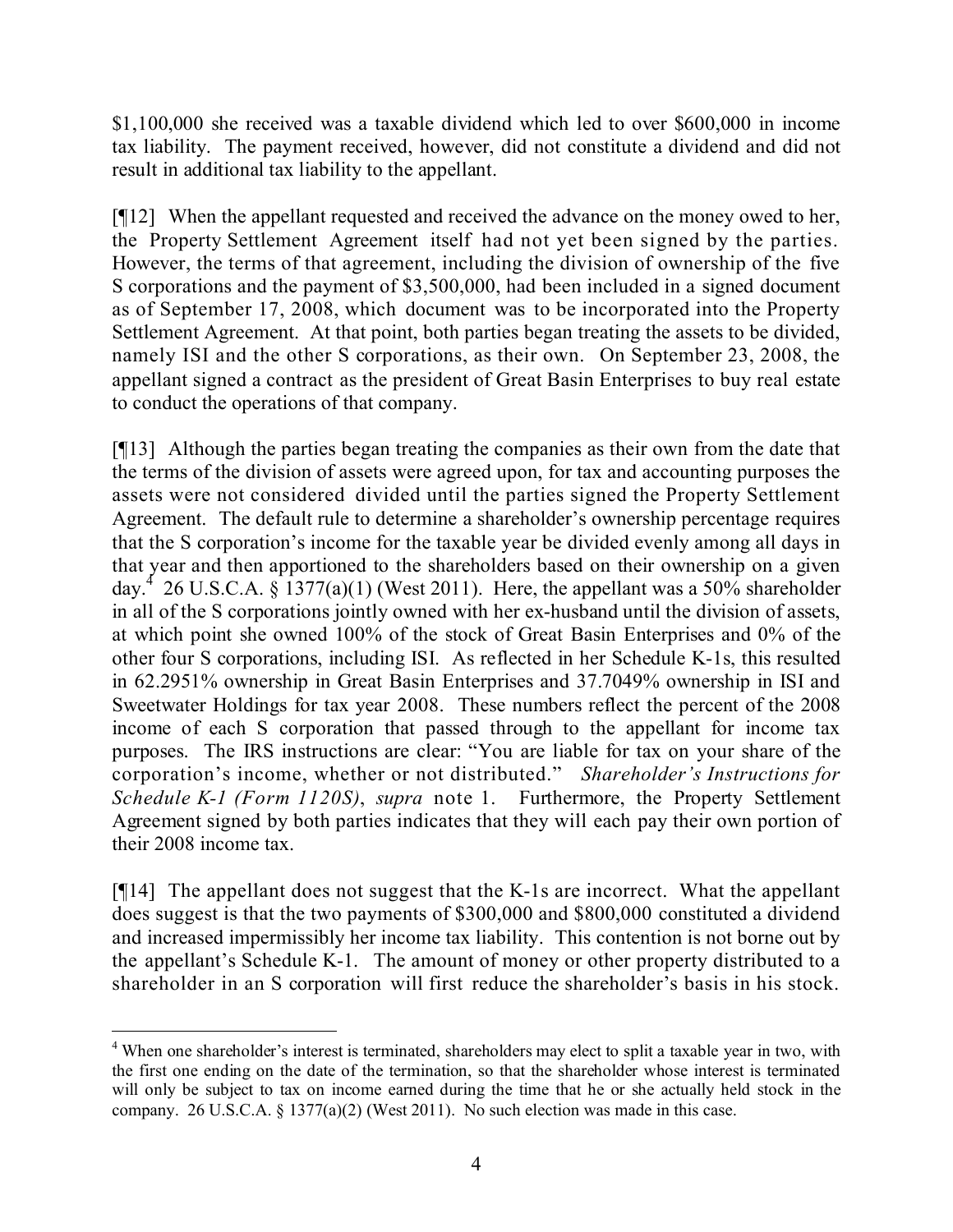26 U.S.C.A. §§ 1368(b)(1), (c)(1) (West 2011). If any portion of the distribution remains after reducing the basis to zero, that portion shall be treated as a dividend to the shareholder to the extent that it does not exceed the S corporation's accumulated earnings and profits. 26 U.S.C.A.  $\S$  1368(c)(2) (West 2011). Any remaining portion of the distribution will constitute ordinary income to the shareholder. 26 U.S.C.A. §§ 1368(b)(2), (c)(3) (West 2011). The appellant acknowledges that she received \$1,183,221 in cash and property distributions from ISI during 2008. Her Schedule K-1 shows that this entire amount of the payment reduced her basis in ISI. This means that the distribution did not exceed her basis and, therefore, did not constitute a taxable dividend.<sup>5</sup> "Schedule K-1 does not show actual dividend distributions the corporation made to you. The corporation must report such amounts totaling \$10 or more for the calendar year on Form 1099-DIV, Dividends and Distributions." *Shareholder's Instructions for Schedule K-1 (Form 1120S)*, *supra* note 1. There is no evidence in the record to suggest that the appellant received such a form. The appellant's income tax liability due to ISI reflected her share of the income earned by that company during 2008 and was not increased by any distribution or payment. Her own accountant acknowledged as much: "The distributions do not change the tax liability reflected on K-1 on line 1. The income distributed -- the income reported to an individual is what the tax is paid on, not the distribution."

[¶15] The appellant also argues that because the \$1,100,000 was drawn on her capital account in ISI, the payment represented the income attributable to her for 2008 and therefore cannot be a property settlement payment. Although it is not clear, the appellant seems to be suggesting that she is owed the value of her capital account in addition to any payments pursuant to the divorce. A capital account does not, however, serve as a bank account from which a shareholder can withdraw money. Its purpose is to keep track of a shareholder's investment in the company and his basis in his stock. "A subchapter S corporation monitors its retained corporate earnings using an account which is then used to determine each shareholder's basis for taxed but undistributed corporate income." *In re Marriage of Joynt*, 874 N.E.2d 916, 919 (Ill. App. Ct. 2007). Like any other corporation, an S corporation may choose to retain net profits for operating expenses. For that reason, shareholders in S corporations may be taxed on income they never actually receive. *In re Marriage of Matthews*, 193 P.3d 466, 469 (Kan. Ct. App. 2008). When the assets previously owned jointly by the parties were divided, neither had any continuing rights to the assets received by the other party. "[R]etained earnings and profits of a subchapter S corporation are a corporate asset and remain the corporation's property until severed from the other corporate assets and distributed as dividends." *In re Marriage of Joynt*, 874 N.E.2d at 919. The appellant did not have a right to any of the income earned by ISI, much like the appellee no longer had a right to Great Basin Industries' assets.

l

 $<sup>5</sup>$  In fact, should he choose to sell the stock in ISI he received from the appellant, the appellee will face</sup> greater tax liability as a result of the basis reduction.